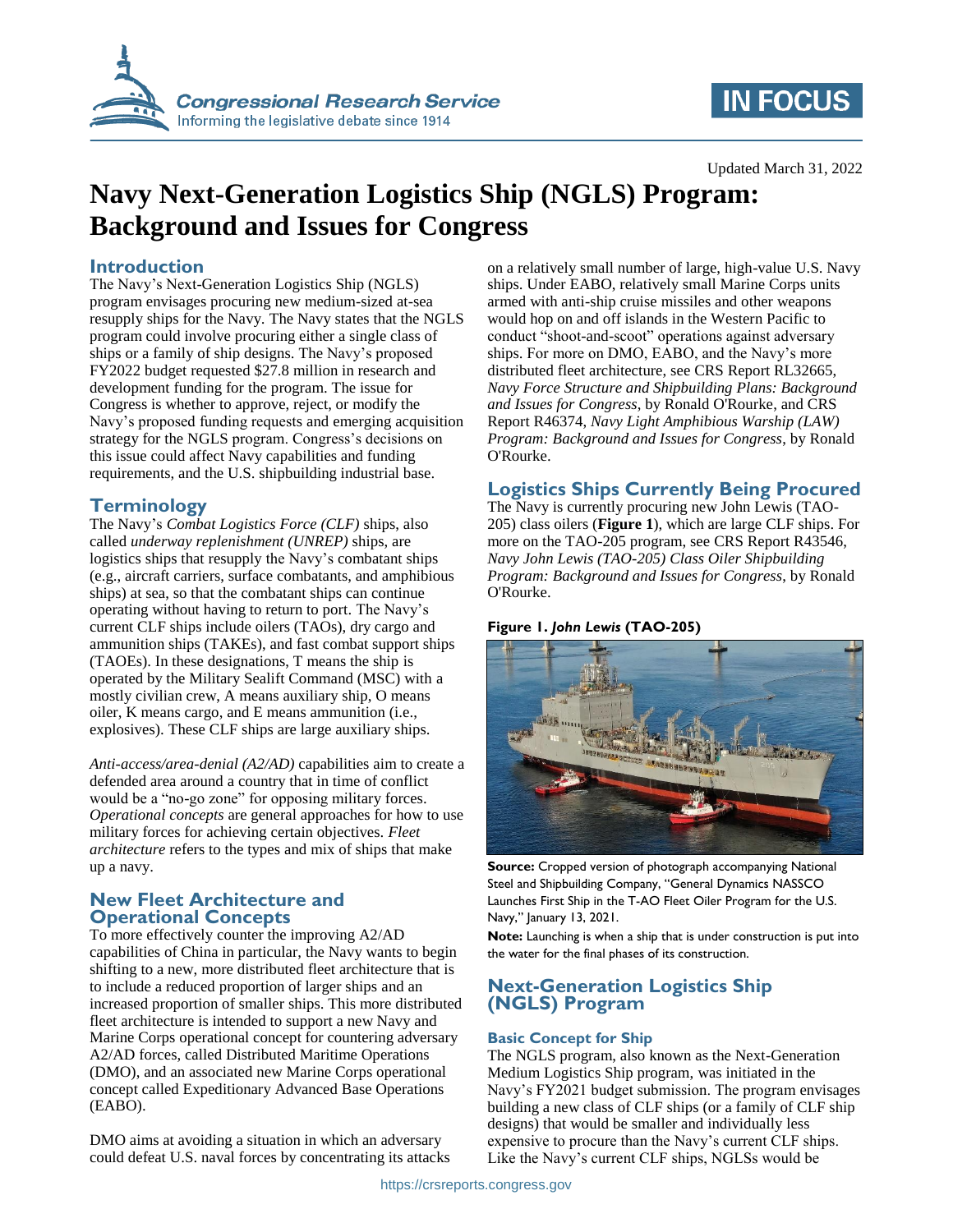operated by MSC with mostly civilian crews. The Navy states that

The Next Generation Logistics Ship (NGLS) is planned to be a new class of ships to augment the current Combat Logistics Force ships, through the use of commercial ship designs tailored for military applications to conduct logistics missions. The NGLS will enable refueling, rearming, and resupply of Naval assets—afloat and ashore—in support of Distributed Maritime Operations, Littoral Operations Contested Environment, and Expeditionary Advanced Base Operations. The NGLS is envisioned to be smaller than existing ships in the Combat Logistics Force, and will operate near contested environments, sustaining afloat (Surface Action Group) and ashore (Expeditionary Advanced Base) requirements. NGLS is potentially a family of vessels with commercial designs tailored for military applications.

(Source: *Department of Defense, Fiscal Year (FY) 2022 Budget Estimates, Navy, Research, Development, Test & Evaluation, Navy* [account], Justification Book Volume 2 of 5, May 2021, page 452.)

Consistent with the above-quoted passage, a February 1, 2022, report from *Inside Defense* stated that a Navy spokesman said that the NGLS will potentially be a family of vessels rather than a single class of ships. The Navy's Fleet Readiness and Logistics office (known as the N4 division within the Office of the Chief of Naval Operations, or OPNAV) approved the top-level requirements (i.e., major required features) for the NGLS in March 2020. The top-level requirements envision NGLSs being built in two variants: a Platform Supply Vessel (PSV) variant and a Fast Supply Vessel (FSV) variant. The two variants would perform the same missions, but the FSV variant would be smaller and faster than the PSV variant. The Navy states that commercial PSVs and FSVs are potential design solutions for the NGLS program, but that the Navy is not limiting the potential solution to those types of vessels.

#### **Potential Procurement Quantity**

The Navy has not yet determined how many NGLSs it wants to procure. A long-range Navy shipbuilding document released by the Biden Administration on June 17, 2021, calls for future Navy fleets with an increased number of CLF ships, some of which are to be NGLSs. Press reports about the Navy's new fleet architecture have suggested that the Navy might want to procure between 18 and 30.

#### **Potential Procurement Cost**

The procurement cost for an NGLS is to be substantially less than that of the TAO-205 design, which is about \$670 million per ship when procured at a rate of one per year. A December 9, 2020, long-range Navy shipbuilding document showed an NGLS procurement cost of \$150 million per ship.

#### **Industry Day**

The Navy held an industry day for the NGLS program on June 25, 2020, the purpose of which was to introduce the program to potential industry participants and give them a chance to ask initial questions about the program. Attendees included representatives from shipyards, ship-design firms, and component suppliers.

#### **Industry Studies**

A January 6, 2022, press report stated that the Navy on December 17, 2021, awarded contracts to Austal USA of Mobile, AL; Bollinger Shipyards of Lockport, LA; and TAI Engineers, with main offices in New Orleans, LA, for industry studies for the NGLS program. The contracts reportedly have a base value of \$2 million each, with Austal USA's contract having a potential value of up to \$3.65 million, Bollinger's up to \$4.1 million, and TAI Engineers' up to \$3.46 million. The Navy will use studies, which are to last 24 months, to inform its understanding of costcapability trade-offs for the NGLS.

#### **Program Schedule**

Under a schedule shown in the Navy's industry day briefing, the contract for designing and constructing or converting the first NGLS would be awarded in the second quarter of FY2023. The December 9, 2020, shipbuilding document submitted by the Trump Administration showed the first six NGLSs being procured in FY2023-FY2026 in annual quantities of 1-1-2-2.

## **FY2022 Funding Request and Congressional Action**

The Navy's proposed FY2022 budget requested \$27.8 million in research and development funding for the program in Project 4045 (Next Generation Medium Logistics Ship) within Program Element (PE) 0603563N, Ship Concept Advanced Design, which is line 46 in the Navy's FY2022 research and development account. (Other Navy documents show the requested amount as \$28.0 million.)

The joint explanatory statement for the FY2022 National Defense Authorization Act (S. 1605/P.L. 117-81 of December 27, 2021) that was released on December 7, 2021, recommends approving the Navy's research and development funding request for the program.

The FY2022 DOD Appropriations Act (Division C of H.R. 2471/P.L. 117-103 of March 15, 2022) reduced the Navy's FY2022 research and development funding request for the program by \$6.57 million for "Next generation medium logistics ship industry studies and design contract award delay" (\$1.0 million), "Next generation medium logistics ship special studies excess to need" (\$2.5 million), and "Project 4045 prior year execution baseline adjustment" (\$3.07 million).

**Ronald O'Rourke**, Specialist in Naval Affairs

**IF11674**